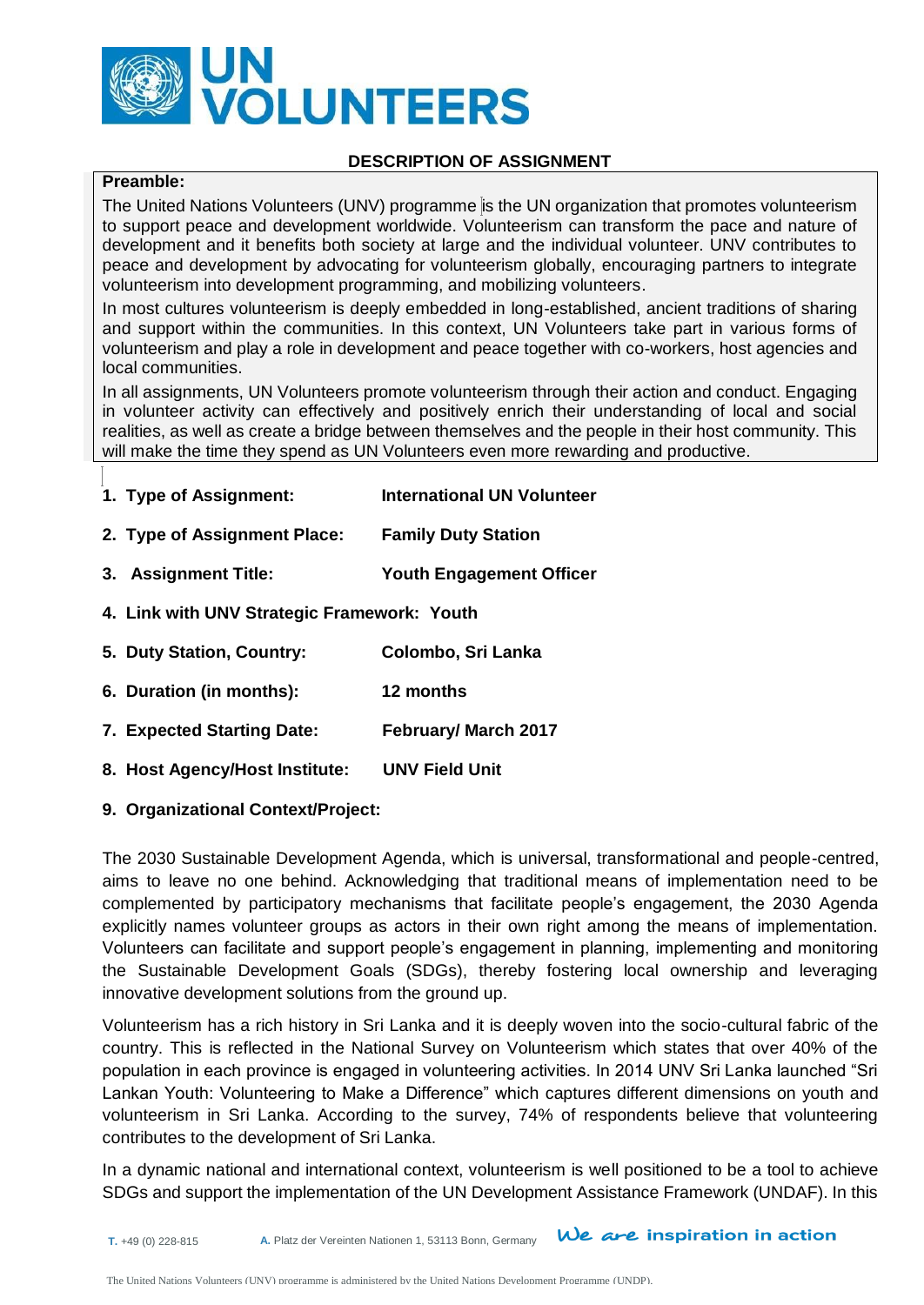

respect, volunteers can widen dialogues spaces, design innovative models for stakeholder engagement and support the data revolution by tapping on peoples' experiences as a new form of data.

The United Nations Volunteers (UNV) programme is the UN organisation that supports sustainable human development globally through the promotion of volunteerism, including the mobilisation of volunteers. It values free will, commitment, engagement and solidarity which are the foundations of volunteerism. UNV, as chair of the UNDAF Youth Mechanism, is closely working with other UN agencies to mainstream the Youth Framework to cross cutting thematic areas.

## **10. Description of tasks:**

Under the direct supervision of the UNV Programme Officer the UN Volunteer will undertake the following tasks:

- Work closely with the UNV PO to coordinate the activities of the UNDAF Youth Mechanism and of the UNV Sri Lanka Youth Portfolio
- Support the development of partnerships and network with youth-led and youth-serving organisations, NGOs, non-traditional actors, local media and academia to foster an enabling environment for youth volunteerism
- Assist in conducting horizon scanning on innovative youth volunteer practices, crowdsourcing and data gathering through volunteers
- Support the documentation and consolidation of lessons learnt, good practices, volunteer stories and audio-visual material demonstrating the contribution of youth volunteering and youth engagement to SDGs
- Contribute to the implementation of the social media strategy (Facebook, Twitter, YouTube, Instagram) in preparing relevant posts and blog entries
- Support the organization and planning of International Youth Day Observance and other youthrelated event/activity.
- Perform other related tasks and responsibilities as requested.

Furthermore, UN Volunteers are required to:

- Strengthen their knowledge and understanding of the concept of volunteerism by reading relevant UNV and external publications and take active part in UNV activities (for instance in events that mark International Volunteer Day);
- Be acquainted with and build on traditional and/or local forms of volunteerism in the host country;
- Reflect on the type and quality of voluntary action that they are undertaking, including participation in ongoing reflection activities;
- Contribute articles/write-ups on field experiences and submit them for UNV publications/websites, newsletters, press releases, etc.;
- Assist with the UNV Buddy Programme for newly-arrived UN Volunteers;
- Promote or advise local groups in the use of online volunteering, or encourage relevant local individuals and organizations to use the UNV Online Volunteering service whenever technically possible.

# **11. Results/Expected Outputs:**

 Engagement of UNV Sri Lanka with regard to youth and youth volunteering is enhanced and activities implemented.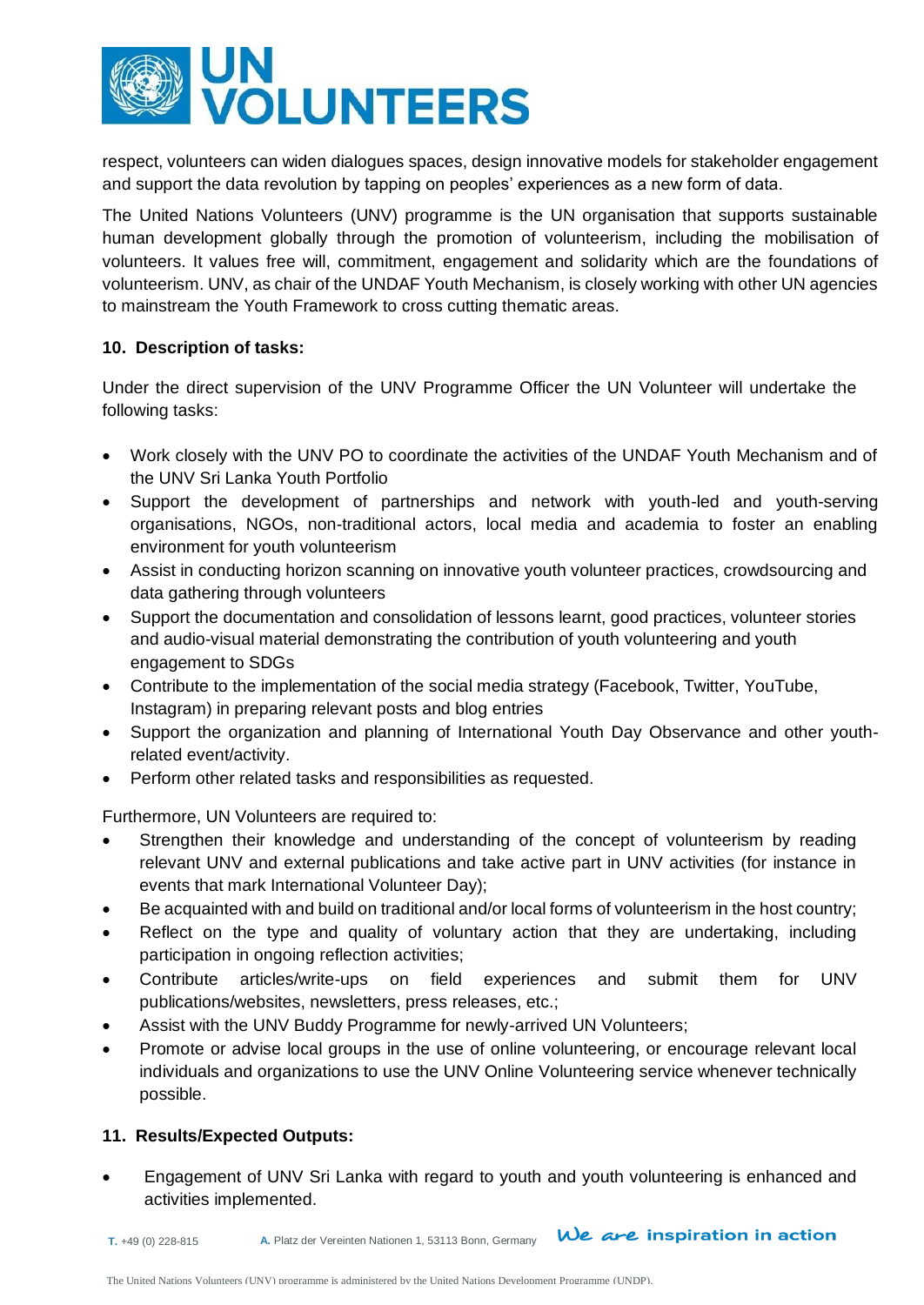

- Advocacy opportunities for youth volunteering identified and the involvement of UNV in various other projects/programmes facilitated.
- Knowledge gathered and shared on the relevance of youth volunteerism for SDGs
- UNDAF Youth Mechanism and other youth-related UNV activities are implemented
- The development of capacity through coaching, mentoring and formal on-the-job training, when working with (including supervising) national staff or (non-) governmental counterparts, including Implementing Partners (IPs);
- Age, Gender and Diversity (AGD) perspective is systematically applied, integrated and documented in all activities throughout the assignment
- A final statement of achievements towards volunteerism for development during the assignment, such as reporting on the number of volunteers mobilized, activities participated in and capacities developed

# **12. Qualifications/Requirements (including competencies, values and skills):**

## **A) Qualifications, skills, experience:**

**Degree level:** Bachelor's degree

**Type of Degree**: Development studies, international relations, economics, peace and conflict studies, social sciences, or any other related field

**Years of work experience:** At least 2 years of work experience, preferably in coordination or project management.

### **Language:** English

### **Driving license required:** No

### **Computer skills:**

- Experience in the use of computers and office software packages (Word, Excel, PowerPoint, social media, and others)
- Competency and experience in internet and social networking tools (i.e. Facebook, Twitter and YouTube) desired

### **Other Skills:**

- Good knowledge and practical experience in youth development issues, youth volunteerism, would be an advantage
- Responsible and accountable, with good capacity to work on sensitive issues
- Demonstrates good judgment, especially under pressure
- Motivated to contribute towards peace and development and to serve others;
- Good interpersonal, networking and communication skills;
- Willingness to contribute and work as part of a team;
- Flexible and open to learning and new experiences;
- Respect for diversity and adaptability to other cultures, environments and living conditions;
- Previous experience as a volunteer and/or experience of another culture, (i.e. studies, volunteer work, internship) would be highly regarded;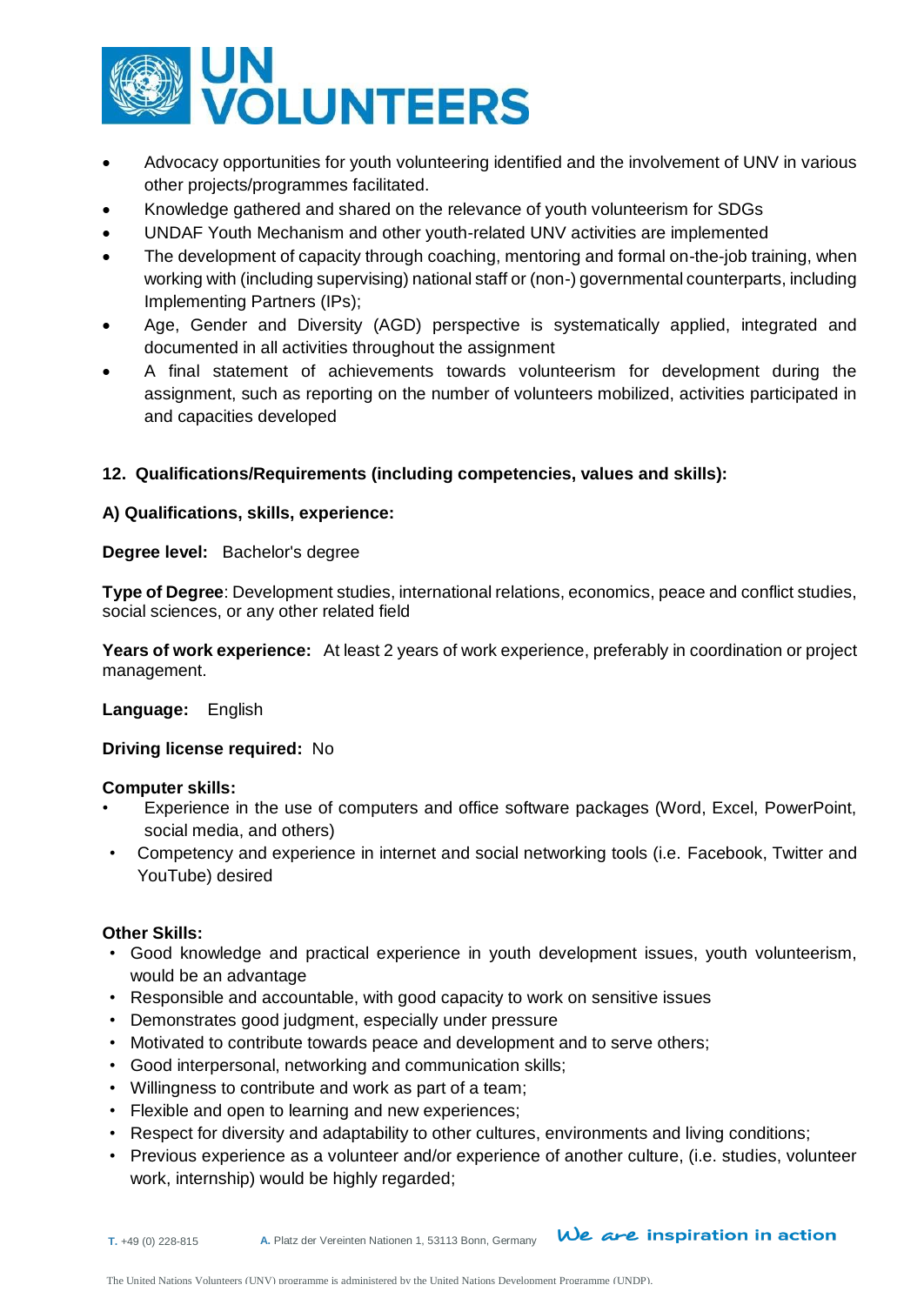

### **B) Competencies and values:**

- Integrity and professionalism: demonstrated expertise in area of specialty and ability to apply good judgment; high degree of autonomy, personal initiative and ability to take ownership; willingness to accept wide responsibilities and ability to work independently under established procedures in a politically sensitive environment, while exercising discretion, impartiality and neutrality; ability to manage information objectively, accurately and confidentially; responsive and client-oriented.
- Accountability: mature and responsible; ability to operate in compliance with organizational rules and regulations.
- Commitment to continuous learning: initiative and willingness to learn new skills and stay abreast of new developments in area of expertise; ability to adapt to changes in work environment.
- Planning and organizing: effective organizational and problem-solving skills and ability to manage a large volume of work in an efficient and timely manner; ability to establish priorities and to plan, coordinate and monitor (own) work; ability to work under pressure, with conflicting deadlines, and to handle multiple concurrent projects/activities.
- Teamwork and respect for diversity: ability to operate effectively across organizational boundaries; ability to establish and maintain effective partnerships and harmonious working relations in a multi-cultural, multi-ethnic environment with sensitivity and respect for diversity and gender;
- Communication: proven interpersonal skills; good spoken and written communication skills, including ability to prepare clear and concise reports; ability to conduct presentations, articulate options and positions concisely; ability to make and defend recommendations; ability to communicate and empathize with staff (including national staff), military personnel, volunteers, counterparts and local interlocutors coming from very diverse backgrounds; ability to maintain composure and remain helpful towards the staff, but objective, without showing personal interest; capacity to transfer information and knowledge to a wide range of different target groups;
- Flexibility, adaptability, and ability and willingness to operate independently in austere, remote and potentially hazardous environments for protracted periods, involving physical hardship and little comfort, and including possible extensive travel within the area of operations; willingness to transfer to other duty stations within area of operations as may be necessary;
- Genuine commitment towards the principles of voluntary engagement, which includes solidarity, compassion, reciprocity and self-reliance; and commitment towards the UN core values.

### **13. Living Conditions:**

Colombo is situated on the Western Province of Sri Lanka and is the commercial capital of the country. Colombo is located on the west coast of the island and adjacent to the administrative capital, Sri Jayawardenepura, Kotte.

The climate is fairly temperate all throughout the year but humidity is usually high. From March to April the temperature averages around 31 degrees Celsius (88 degrees Fahrenheit). The only major change in the Colombo weather occurs during the monsoon seasons from May to August and October to January when heavy rainfalls occur.

Sri Lanka became a member of the United Nations on 14 December 1955.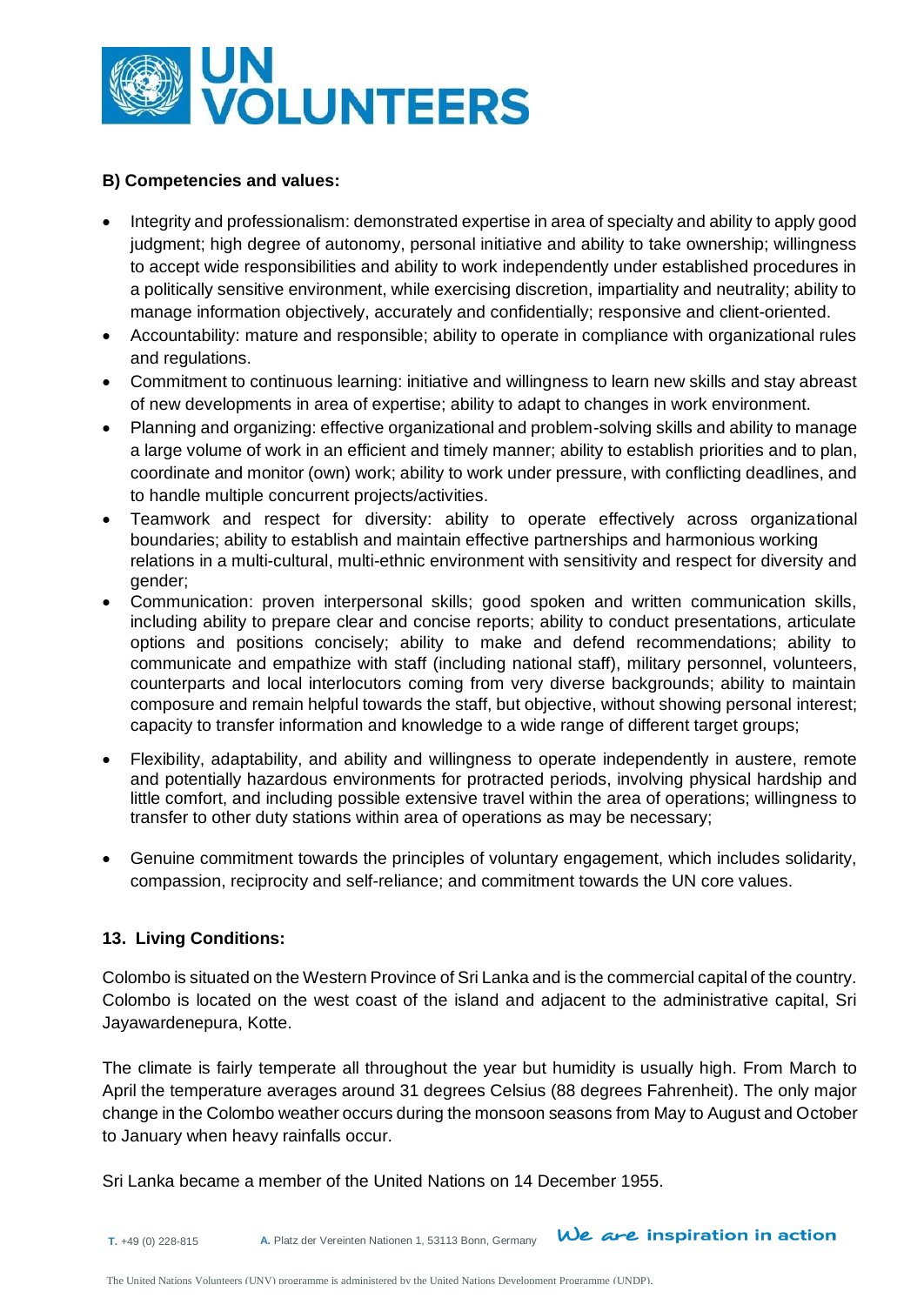

## **14. Conditions of Service for international UN Volunteers:**

The duration of your assignment is 12 months.

A volunteer receives a Volunteer Living Allowance (VLA) which is composed of the Monthly Living Allowance (MLA) and a Family Allowance (FA) for those with dependents (maximum three).

The Volunteer Living Allowance (VLA) is paid at the end of each month to cover housing, utilities, transportation, communications and other basic needs. The VLA can be computed by applying the Post-Adjustment Multiplier (PAM) to the VLA base rate of US\$ 1,571. The VLA base rate is a global rate across the world, while the PAM is duty station/country-specific and fluctuates on a monthly basis according to the cost of living. This method ensures that international UN Volunteers have comparable purchasing power at all duty stations irrespective of varying costs of living. The PAM is established by the International Civil Service Commission (ICSC) and is published at the beginning of every month on the ICSC website [\(http://icsc.un.org\)](http://icsc.un.org/). For example, if the PAM for the current month is 54.6%, then the VLA for that month will be (US\$ 1,571 x 54,6 /100) + 1,571= US\$ 2,429. Moreover, a Family Allowance (FA) is added in accordance with the number of recognized dependents: US\$ 250 if the UN Volunteer has 1 recognized dependent, and US\$ 450 if the UN Volunteer has 2 or more recognized dependents. Accordingly the VLA will be US\$ 2199 for a volunteer without dependent; US\$ 2449 for a volunteer with one recognized dependent and US\$ 2649 for a volunteer with two or more recognized dependents.

In non-family duty stations that belong to hardship categories D or E, as classified by the ICSC, international UN Volunteers receive a Well-Being Differential (WBD) on a monthly basis.

Furthermore, UN Volunteers are provided a settling-in-grant (SIG) at the start of the assignment (if the volunteer did not reside in the duty station for at least 6 months prior to taking up the assignment) and in the event of a permanent reassignment to another duty station.

UNV provides life, health, permanent disability insurances as well as assignment travel, annual leave, full integration in the UN security framework (including residential security reimbursements).

UN Volunteers are paid Daily Subsistence Allowance at the UN rate for official travels, flight tickets for periodic home visit and for the final repatriation travel (if applicable). Resettlement allowance is paid for satisfactory service at the end of the assignment.

UNV will provide, together with the offer of assignment, a copy of the Conditions of Service, including Code of conduct, to the successful candidate.

### **15. Application Procedure:**

If you have not yet registered in the UNV database, please apply by registering your profile at [https://ereta.unv.org/html/index.php?module=myprofile.](https://ereta.unv.org/html/index.php?module=myprofile) Important: Once you have created your UNV account by validating your email address, please complete all sections of your profile.